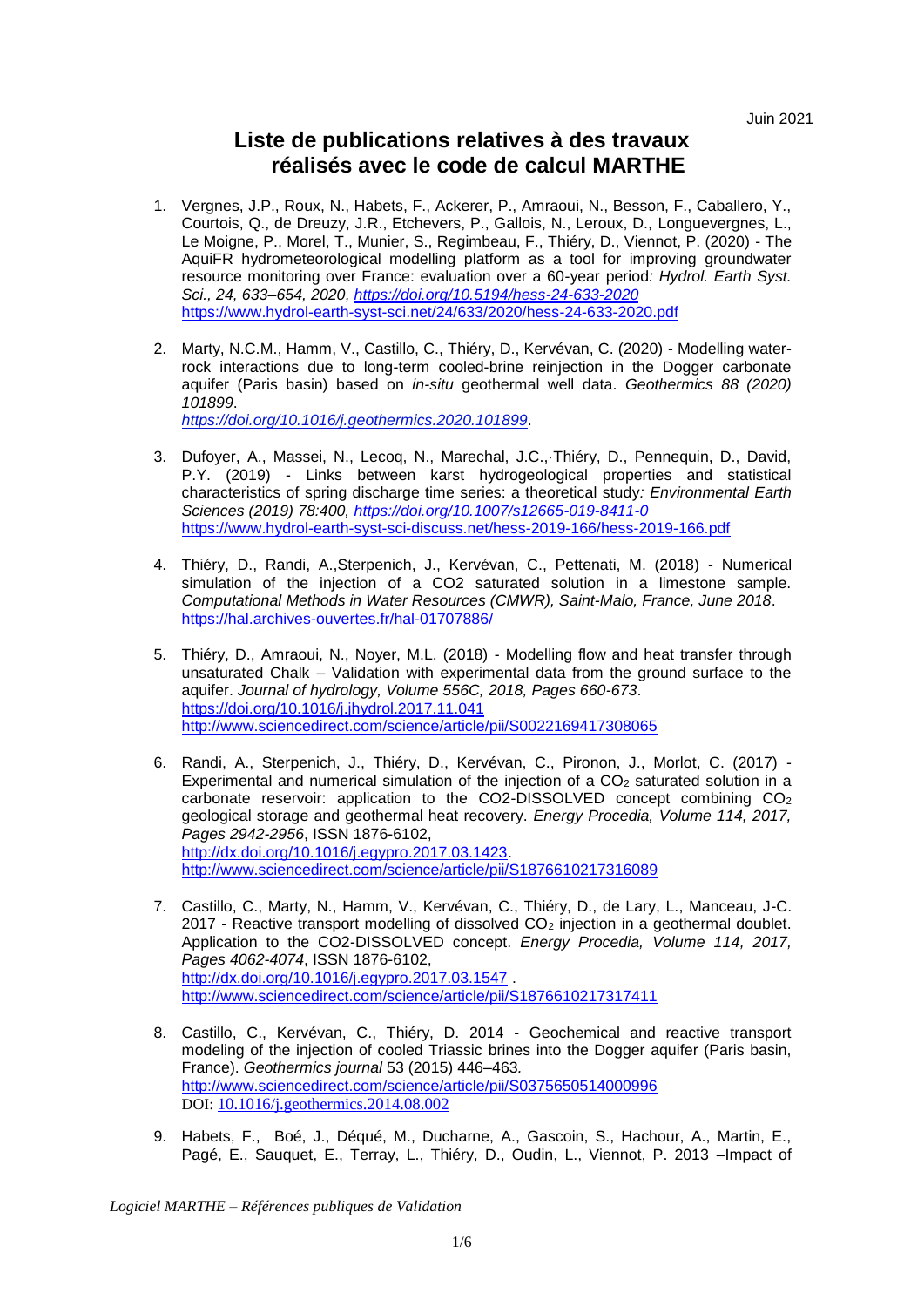climate change on the hydrogeology of two basins in Northern France. Climatic Change journal. Online version: doi[:10.1007/s10584-013-0934-x.](http://dx.doi.org/10.1007/s10584-013-0934-x) (*Accessed June 2021*).

- 10. Thiéry, D., Picot-Colbeaux, G., Amraoui, N., Hamm, V., Dumon, A. 2012 Gestion active des ressources en eau souterraines de l'île de Grande-Terre (Guadeloupe). Dixhuitièmes journées techniques du Comité Français d'Hydrogéologie de l'Association Internationale des Hydrogéologues. « Ressources et gestion des aquifères littoraux. Cassis 2012. ». Proceedings pp. 133-138.
- 11. Thiéry, D., Amraoui, N., Gomez, E., Pédron, N., Seguin, J.J. 2011 Regional model of groundwater management in North Aquitania aquifer system: Water resources optimization and implementation of prospective scenarios taking into account climate change. In Water Security in the Mediterranean Region, NATO Science for Peace and Security Series C: Environmental Security. pp. 275-290. eds. A. Scozzari & B. El Mansouri. DOI 10.1007/798-94-007-1623-0. [http://link.springer.com/chapter/10.1007/978-94-007-1623-0\\_19/fulltext.html](http://link.springer.com/chapter/10.1007/978-94-007-1623-0_19/fulltext.html) (*Accessed June 2021*).
- 12. Thiéry, D. 2010. Modélisation des écoulements souterrains en milieu poreux avec MARTHE. *in Traité d'hydraulique environnementale – Volume 9 – Logiciels d'ingénierie du cycle de l'eau. Tanguy J.M. (Ed.) - Éditions Hermès - Lavoisier. Chapitre 4 pp. 77-94. ISBN 978-2-7462-2339-4.*
- 13. Thiéry, D. 2010. Groundwater Flow Modeling in Porous Media Using MARTHE. *in "Modeling Software Volume 5, Chapter 4, pp. 45-60 • Environmental Hydraulics Series". Tanguy J.M. (Ed.) – Éditions Wiley/ISTE London. ISBN: 978-1-84821-157-5.*
- 14. Thiéry, D. 2010 Interaction between Surface and Subsurface Flows: Somme Basin. in "Practical Applications in Engineering: Volume 4, chapter 13, pp. 143-156 • Environmental Hydraulics Series". Tanguy J.M. (Ed.) – Éditions Wiley/ISTE London. ISBN: 978-1-84821- 156-8.
- 15. Habets, F., Gascoin, S., Korkmaz, S., Thiéry, D., Zribi, M., Amraoui, N., Carli, M., Ducharne, A., Leblois, E., Ledoux, E., Martin, E., Noilhan, J., Ottlé, C., Viennot, P. 2010 – Multi-model simulation of a major flood in the groundwater-fed basin of the Somme River (France). Hydrol. Earth Syst. Sci. journal, 14, 99–117, 2010 <http://www.hydrol-earth-syst-sci.net/14/99/2010/> <http://www.hydrol-earth-syst-sci.net/14/99/2010/hess-14-99-2010.pdf>
- 16. Thiéry, D., Jacquemet, N., Picot-Colbeaux, G., Kervévan, C., André, L., Azaroual, M. 2009 – Validation of MARTHE-REACT coupled surface and groundwater reactive transport code for modeling hydro systems. Proceedings of the TOUGH Symposium 2009. LBNL, Berkeley, Calif. Sept. 2009 pp 576-583. <http://escholarship.org/uc/item/1zf1b81h>*.*
- 17. Picot-Colbeaux G., Pettenati M., Thiéry D., Kervévan C., André L., Azaroual M. 2009 Numerical modeling of fluid-rock chemical interactions during CO2 saturated water injection into a sandstone reservoir, using the MARTHE-REACT code. Proceedings of the TOUGH Symposium 2009. LBNL, Berkeley, Calif. Sept. 2009, pp. 80-87. <http://escholarship.org/uc/item/1zf1b81h>*.*
- 18. Visser, A., Dubus, I., Broers, H.P., Brouyère, S., Marek, K., Orban, P., Goderniaux, P., Batlle-Aguilar, J., Surdyk, N., Amraoui, N., Job, H., Pinault, J.L., Bierkens, M. 2009. Comparison of methods for the detection and extrapolation of trends in groundwater quality. *J. Environ. Monit., 2009, 11, 2030–2043.*
- 19. Barthélemy Y., Béon O., Le Nindre YM., Munaf S., Poitrinal D., Gutierrez A., Vandenbeusch M., Al Shoaibi A., Wijnen M.. 2006. Modelling of the Saq aquifer system (Saudi Arabia). *Proceedings of the AIH international workshop – Dijon – France – 30 April – 2 May 2006.*

*Logiciel MARTHE – Références publiques de Validation*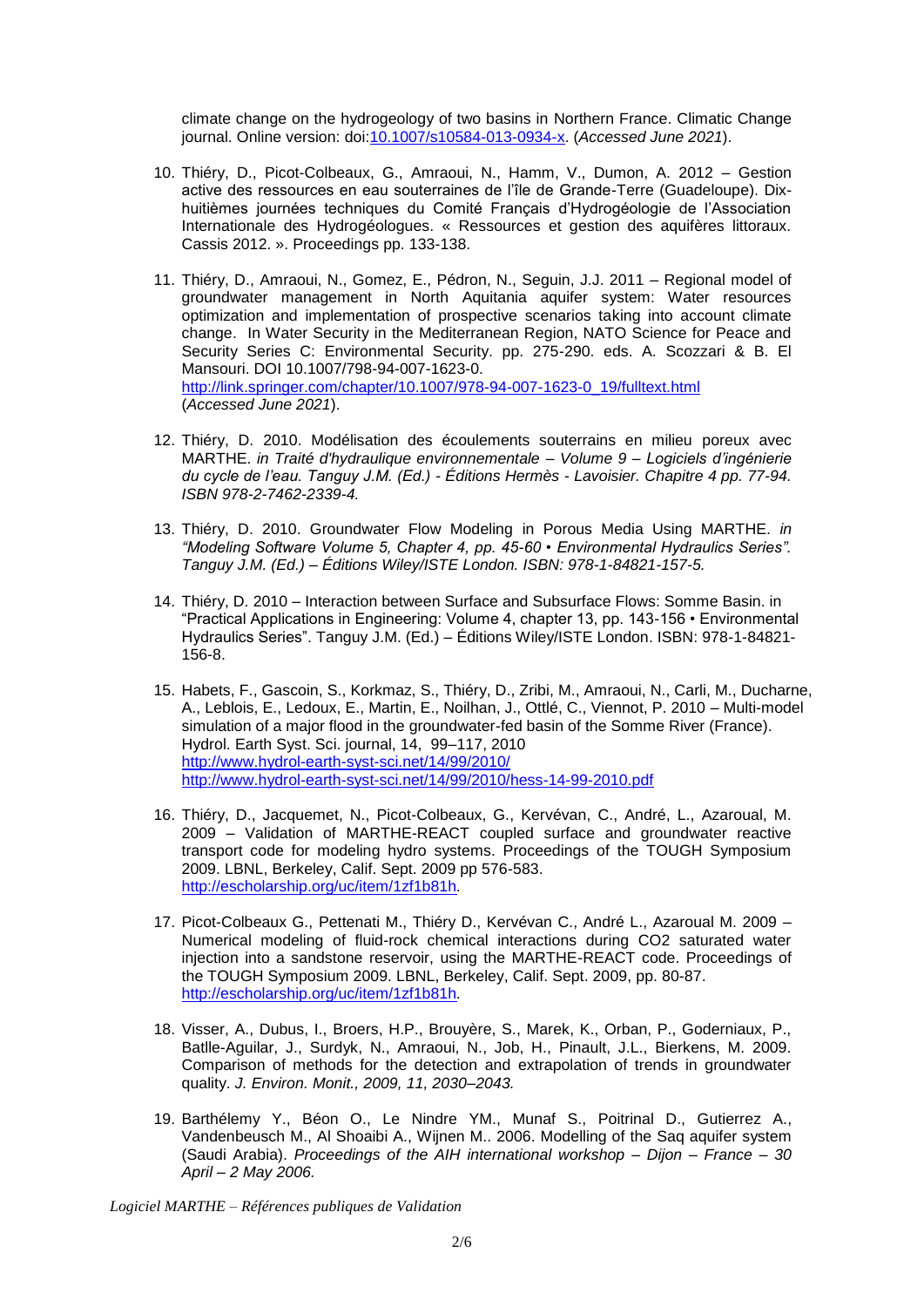- 20. Noyer M.-L., Elsass P. 2006. Modelling aquifer salinity in the Potash Basin (Alsace). *Proceedings of the AIH international workshop – Dijon – France – 30 April – 2 May 2006.*
- 21. Ahmed, S., J.C. Maréchal, E. Ledoux and G. de Marsily 2006 Groundwater Flow Modeling In Hard-Rock Terrain In Semi-Arid Areas: Experience From India, a Chapter (Chapter XI) in a Book On G-WADI, H. Wheater, S. Sooroshian and KD Sharma (eds.), Cambridge University Press, 54 pages.
- 22. Thiéry, D., Gutierrez, A. 2006 From modelling soil columns to large scale aquifers: an illustration of the MARTHE code capabilities. *Proceedings of the 6th international workshop on Porous Media. Blauberen (Germany) Dec. 2006*.
- 23. WeinthaL, E., Vengosh, A., Marei, A., Gutierrez, A., Kloppmann, W. The Water Crisis in the Gaza Strip: Prospects for Remediation. *Ground Water Vol 63, n°5, Sept-Oct 2005*
- 24. Mouvet C., Albrechtsen H.J., Baran N. , Chen t., Clausen L., Dubus I.G., Douguet J.-M., Esposito A., Fialkiewicz W., Gutierrez A., Haverkamp R., Herbst M., Howles D., Jarvis N.J., Jørgensen P.R., Larsbo m., Meiwirth K., Mermoud A., Morvan X., Normand B., o'Connor M., Ritsema C., Roessle S., Roulier S., Soutter M., Stenemo F., Thiéry D., Trevisan M., Vachaud G., Vereecken H., Vischetti C. (2004). Integration into effective models of process knowledge gained on the unsaturated and saturated zones: results from the PEGASE project. *Proceedings of the COST 629 Workshop, Rome May 5-7, ISBN 88-7830-387-9, pp. 211-226.*
- 25. Thiéry D. 2005 Saltwater intrusion modelling with an efficient multiphase approach: Theory and several field applications. *In: Groundwater and saline intrusion. Selected papers from the 18th Salt Water Intrusion Meeting 18 SWIM Carthagena 2004. Eds. L. Araguas, E. Custodio and M. Manzano, ISBN 84-7840-588-7, pp. 97-110*.
- 26. Herbst, M., W. Fialkiewicz, T. Chen, T. Pütz, D. Thiéry, C. Mouvet, G. Vachaud, and H. Vereecken. 2005. Intercomparison of flow and transport models applied to vertical drainage in cropped lysimeters. Vadose Zone J. 4:240–254.
- 27. Vanderborght, J., Kasteel, R., Herbst, M., Javaux, M., Thiéry, D., Vanclooster, M., Mouvet, C. & Vereecken, H. 2005. A Set of Analytical Benchmarks to Test Numerical Models of Flow and Transport in Soils. Vadose Zone J. 4:206-221.
- 28. Sergent, P., Zhang, B., Thiéry D. et Ouahsine, A. 2005 Calcul des remontées de nappe derrière un remblai routier lors d'une crue exceptionnelle de la Moselle à Remiremont*. 17ème Congrès Français de Mécanique, Troyes, Sept. 2005.*
- 29. Thiéry D., Golaz, C., Gutierrez A., Fialkiewicz W., Darsy C., Mouvet C. & Dubus I.G. 2004 - Refinements to the MARTHE model to enable the simulation of the fate of agricultural contaminants from the soil surface to and in groundwater. *Proceedings of the COST international workshop, Saturated and unsaturated zone: integration of process knowledge into effective models, Rome, Italy, 5-7 May 2004.*
- 30. Guyonnet, D., Neville, C., Seguin, J.-J. (2003) On analytical solutions for screening calculations of solute transport in groundwater. *Journal of Contaminant Hydrology* (soumis).
- 31. Golaz C., Thiéry D., Mouvet C. 2002 Comparison of LEACHP and MARTHE 6.0 simulations of water flow and solute transport in the unsaturated zone using the Vredepeel data set. *XII Symposium on Pesticide Chemistry, Piacenza, June 4-6 th 2003*
- 32. Thiéry D. et Amraoui N. 2001 Hydrological modelling of the Saone basin. Sensitivity to the soil model. *Physics and Chemistry of the Earth Journal, Part B* Vol 26 (5-6) pp. 467- 472 *April 2001.*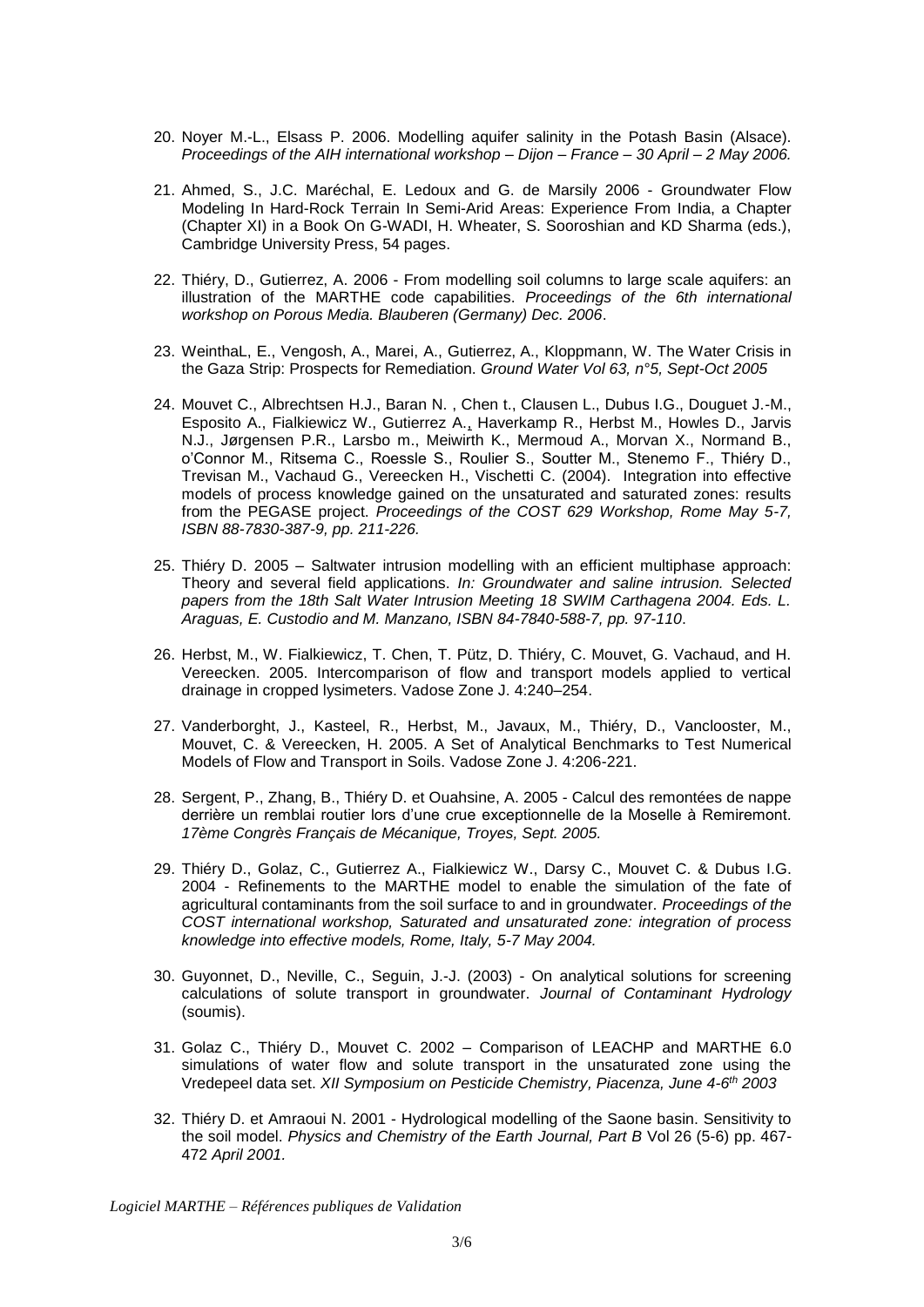- 33. Kloppmann W., Thiéry D., Kervevan C., Bourguignon A., Negrel P., Casanova J. 2001 Chemistry-transport coupled modelling of the Äspö groundwater system (Sweden) since the last glaciation. Water-Rock Interaction 2001, Cidu (ed.), A.A. Balkema (Swets & Zeitlinger), Lisse, 181-184.
- 34. Guyonnet, D., Perrochet, J.-J., Come, B., P., Seguin, Parriaux, A. 2001 On the hydrodispersive equivalence between multi-layered mineral barriers. Journal of Contaminant Hydrology 51, pp. 215-231.
- 35. Guyonnet, D., Amraoui, N., Kara, R. (2000) Analysis of transient data from infiltrometer tests in fine-grained soils. Ground Water Vol.38 No.3, pp.396-402.
- 36. Thiéry D. et Guedeney K. 1999 Multiphase Modelling of a Gas Storage in Aquifer with Automatic Calibration and Confidence Limits. Communication présentée à la conférence internationale ModelCARE 99 " Calibration and Reliability in groundwater Modelling " Zurich sept. 1999.
- 37. Kervévan C., Baranger. P. et Thiéry D. 1999 Une approche originale de la modélisation couplée Hydrodynamique – Transport – Chimie basée sur l'utilisation de Simulateurs Chimiques Spécifiques (SCS). Communication présentée au congrès " Stabilisation des déchets et environnement 1999 " Lyon Villeurbanne (France) 13 – 16 avril 1999
- 38. Kervévan C., Thiéry D. et Baranger. P. 1998 SCS: Specific Chemical Simulators dedicated to chemistry-transport coupled modelling Part III - Coupling of SCS with the hydro-transport modelling software MARTHE. Goldschmidt Conference Toulouse Sept.1998. Abstracts Volume p.p. 773-774 Mineralogical Magazine Vol. 62A, Parts &-3 Published by the Mineralogical Society London.
- 39. Noyer M.L., Menjoz A., Thiéry D., Elsass P. et Martin J.C. 1998 Modélisations monocouche et multicouche de la nappe d'Alsace dans la zone du Bassin Potassique. Cinquième journée technique du Comité Français de l'AIH. Strasbourg 27 novembre 1998.
- 40. Thiéry D., 1995 Evaluating predictive reliability of groundwater models by sensitivity analysis: *Colloque UNESCO en l'honneur de J. Bernier. Paris, sept. 1995*.
- 41. Gutierrez A., 1996 Évaluation des ressources en eau souterraine de l'île de Malte. *Documents du BRGM n° 253. Coll. Eau-Environnement-Aménagement. Éditions du BRGM*.
- 42. Thiéry D., Schwartz J., Berge J., Fotoohi F., Konstantopedos K. et Lambert M., 1995 Un système d'aide à la gestion des ressources en eaux souterraines. Application au site de Bordeaux. *Revue Hydrogéologie n° 1, pp. 129-139*
- 43. Thiéry D., 1995 Transport modelling by particles tracking in complex systems: 3D heterogeneous, unsaturated zone and density dependence. *Poster présenté au colloque AIHS - Groundwater Qualité : Remediation and Protection - GQ95, Prague, mai 1995.*
- 44. Thiéry D., 1994 Calibration of groundwater models by optimization of parameters in homogeneous geological zones in "Stochastic and Statistical methods in hydrology and environmental engineering". *Kluwer Academic Publishers (The Netherlands) - Vol. 2, pp. 69-82 K.W. Hipel (ed.).*
- 45. Thiéry D., 1994 Automatic calibration of groundwater models by the head gradient method. Groundwater Quality Management of the GQM 93 conf. held at Tallinn, sept. 93. *IAHS Publication n° 220, 1994 pp. 281-292.*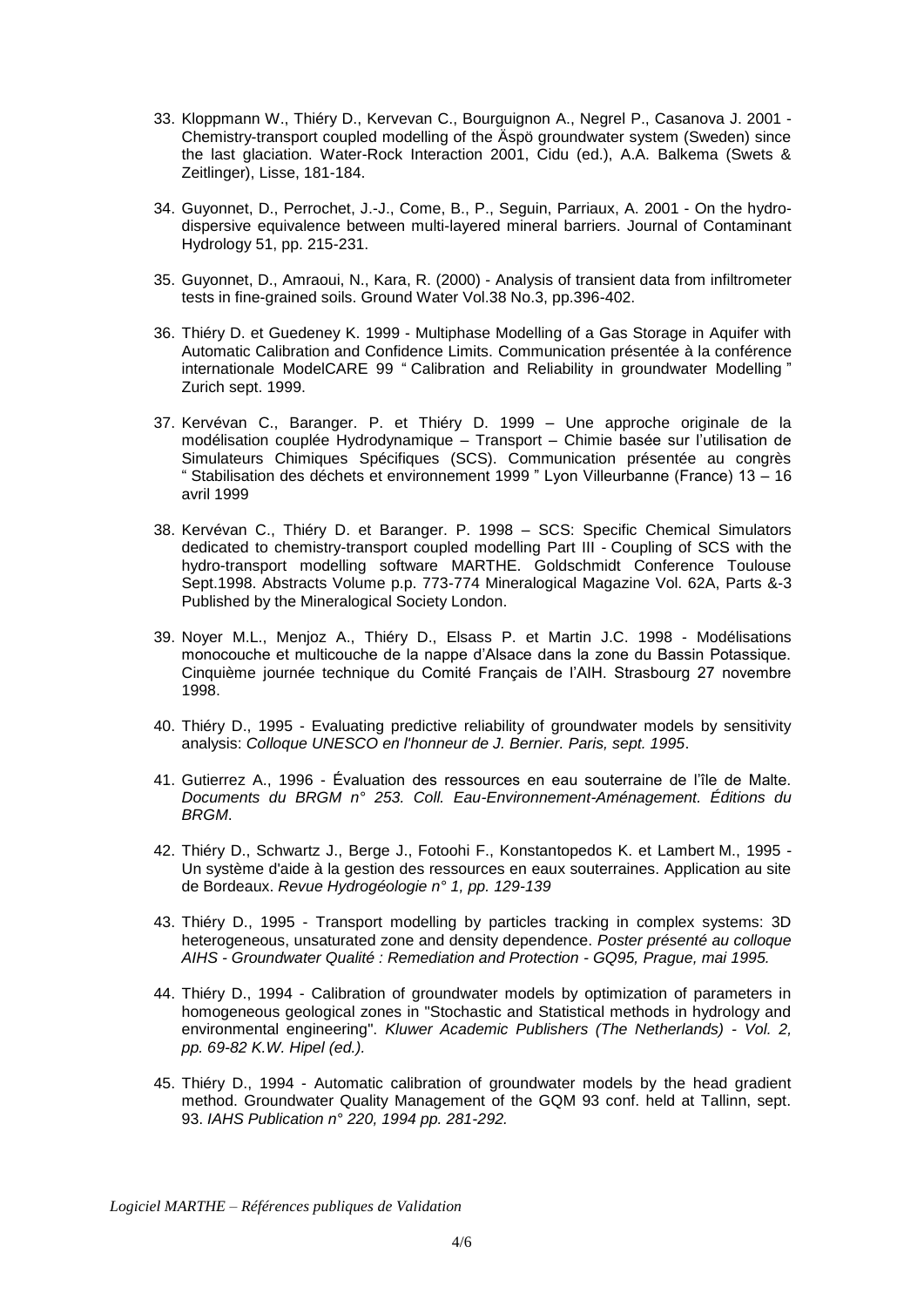- 46. Thiéry (D.), 1993 Modélisation des aquifères complexes Prise en compte de la zone non saturée et de la salinité. Calcul des intervalles de confiance. *Revue Hydrogéologie*, 1993, n° 4 pp. 325-336. <https://hal-brgm.archives-ouvertes.fr/hal-01062466> (*Accès juin 2021*).
- 47. Thiéry (D.), 1993.- Calage automatique des modèles hydrodynamiques maillés. Détermination de zones géographiques homogènes et des paramètres optimaux associés. Application à 5 systèmes aquifères.- *Revue Hydrogéologie*, 1993, n° 4 pp. 281-291.
- 48. Thiéry (D.), 1993 Evaluating Predictive Reliability of Groundwater Models by Sensitivity Analysis: GQM 93 Internat. Conf. on Groundwater Quality Management. Tallinn, Estonie. Sept. 93 - Poster volume pp. 115-126.
- 49. Thiéry (D.), 1993.- Tridimensional and multi-layer modelling of transfers in unsaturated porous medium. GEOCONFINE Symposium international Géologie et confinement des déchets toxiques. Montpellier, juin 1993. Geoconfine 93 - Balkema Rotterdam, pp. 467- 472.
- 50. Thiéry (D.), 1991.- Modelling contaminant transport through the unsaturated zone in transient state with a random walk particles scheme. Congrès : Modeling in groundwater resources. Proceeding of the international conference on modeling groundwater flow and pollution. Nanjing, 1991 pp 311-316.

## **Notices d'utilisation :**

- Thiéry D. (2020a) Code de calcul MARTHE v7.8 Modélisation 3D des écoulements et des transferts dans les hydrosystèmes - Notice d'utilisation. Rapport BRGM/RP-69541-FR, 333 p., 161 fig. <http://infoterre.brgm.fr/rapports/RP-69541-FR.pdf> (*Accès juin 2021*).
- Thiéry, D. (2015b) Modélisation 3D des écoulements en Zone Non Saturée avec le code de calcul MARTHE – version 7.5. BRGM/RP- 64495-FR. 87 p., 36 fig. <http://infoterre.brgm.fr/rapports/RP-64495-FR.pdf> (*Accès juin 2021*).
- Thiéry D. (2015c) Modélisation 3D du transport de masse et du transfert thermique avec le code de calcul MARTHE – version 7.5. BRGM/RP-64765-FR, 324 p., 158 fig., 7 tabl. <http://infoterre.brgm.fr/rapports/RP-64765-FR.pdf> (*Accès juin 2021*).
- Thiéry, D. (2015d) Modélisation 3D du Transport Réactif avec le code de calcul MARTHE v7.5 couplé aux modules géochimiques de PHREEQC. Rapport BRGM/RP-65010-FR, 166 p., 88 fig. <http://infoterre.brgm.fr/rapports/RP-65010-FR.pdf> (*Accès juin 2021*).
- Thiéry, D. (2020b) Didacticiel du code de calcul MARTHE v7.8. Exploration des fonctionnalités de modélisation des écoulements et des transferts dans les hydrosystèmes. Rapport BRGM/RP-69542-FR. 391 p., 263 fig. <http://infoterre.brgm.fr/rapports/RP-69542-FR.pdf> (*Accès juin 2021*).
- Thiéry, D., 2006 Didacticiel du pré processeur WinMarthe v4.0. BRGM/RP-54652-FR 92 p., 57 fig. [http://infoterre.brgm.fr/rapports/RP-54652-FR.pdf.](http://infoterre.brgm.fr/rapports/RP-54652-FR.pdf) (*Accès juin 2021*).
- Thiéry, D. (2020c) MARTHE v7.8 Analyse des écarts de simulation ; Exportations de fichiers de résultats en « shapefiles ». Rapport BRGM/RP-69210-FR. 38 p., 27 fig. <http://infoterre.brgm.fr/rapports/RP-69210-FR.pdf> (*Accès juin 2021*).
- Thiéry, D. (2021) Benchmarks de validation du code MARTHE v7.8 Comparaison avec des fonctionnalités de MODFLOW 6. Rapport BRGM/RP-70586-FR, 84 p., 64 fig. <http://infoterre.brgm.fr/rapports/RP-70586-FR.pdf> (*Accès juin 2021*).
- *Logiciel MARTHE – Références publiques de Validation*